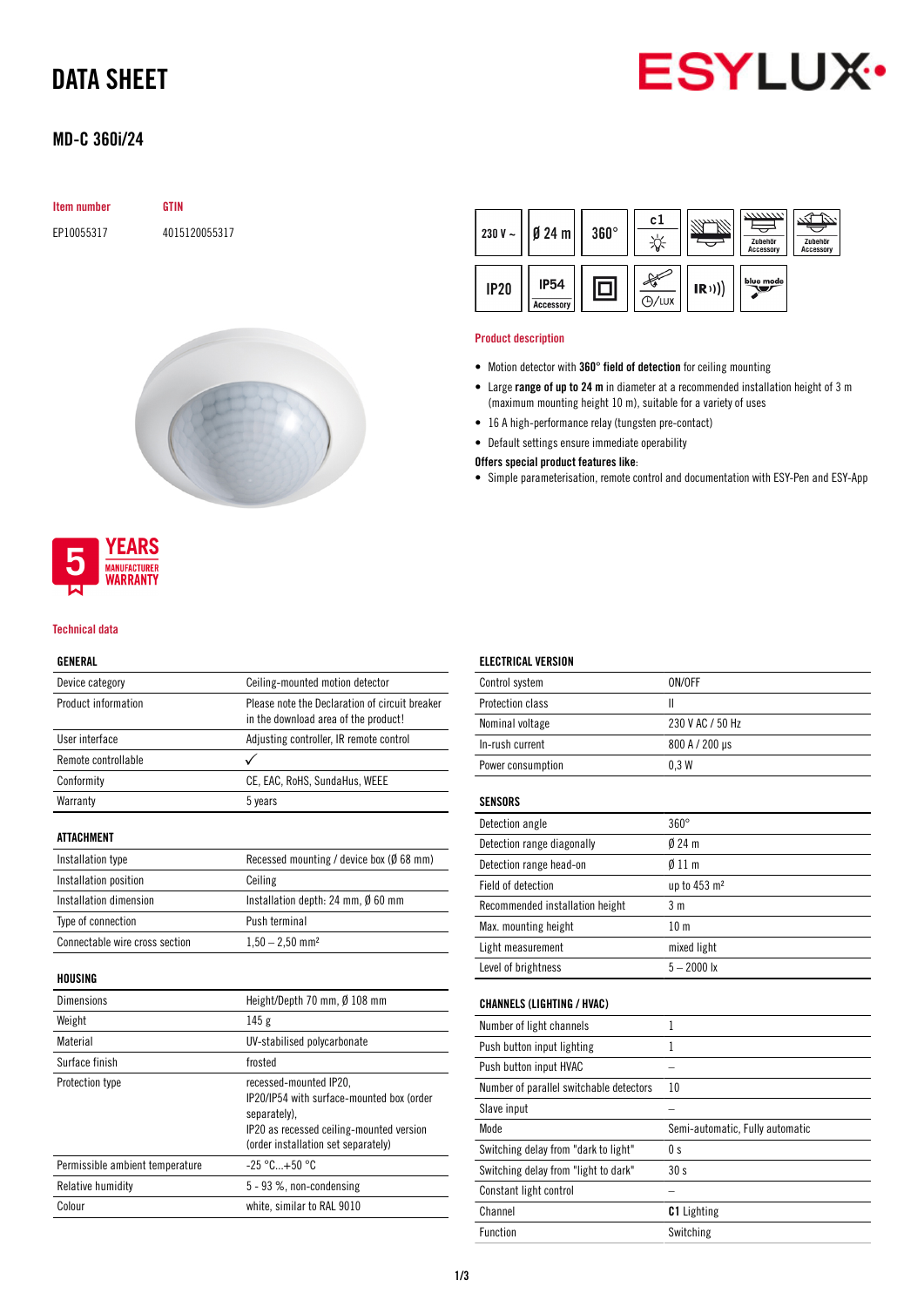# DATA SHEET



## MD-C 360i/24

| Item number        | <b>GTIN</b>                  |                                             |                       |                                  |
|--------------------|------------------------------|---------------------------------------------|-----------------------|----------------------------------|
| EP10055317         | 4015120055317                |                                             |                       |                                  |
| Switching capacity |                              | 230 V/50 Hz, 16 AX                          | Push button input     |                                  |
|                    | 2300 W/10 A (cos phi $= 1$ ) | Impulse feature                             |                       |                                  |
|                    |                              | 1150 VA/5 A (cos phi $= 0.5$ )<br>600 W LED | Switch-off delay time | 60 s30 min (adjustable in steps) |
| Switch contact     |                              | make contact / non-floating                 |                       |                                  |

### Accessories

| <b>Product designation</b>      | <b>GTIN</b>   |
|---------------------------------|---------------|
| Cover                           |               |
| COMPACT COVER SET 24/32 SR      | 4015120425431 |
| COMPACT COVER SET 24/32 BK      | 4015120007491 |
| Electrical accessories          |               |
| FILTER 230 V                    | 4015120426988 |
| Mounting                        |               |
| COMPACT MOUNTING BOX IP20 SM WH | 4015120425370 |
| COMPACT MOUNTING BOX IP20 SM SR | 4015120425387 |
| COMPACT MOUNTING BOX IP54 SM WH | 4015120425905 |
| COMPACT MOUNTING BOX IP54 SM SR | 4015120425912 |
| MOUNTING SET IP20 FM 62 WH      | 4015120425929 |
| COMPACT MOUNTING BOX IP54 SM BK | 4015120426940 |
| COMPACT MOUNTING BOX IP20 SM BK | 4015120426933 |
| Protection                      |               |
| <b>BASKET GUARD ROUND LARGE</b> | 4015120425608 |
| Remote control                  |               |
| ESY-Pen                         | 4015120425356 |
| REMOTE CONTROL MDI/PDI          | 4015120425509 |

| <b>Scale drawing</b>                                           | <b>Field of detections</b> | <b>Detection range</b>                         |  |
|----------------------------------------------------------------|----------------------------|------------------------------------------------|--|
|                                                                | <b>JARRIER</b>             | $Ø$ 24 m<br>Diagonally (A)                     |  |
| $Ø$ 108 mm<br>$060$ mm<br>$\mathop{\mathbb{E}}$<br>24<br>46 mm | $\bullet$<br>B4            | $\emptyset$ 11 m<br>$\blacksquare$ Frontal (B) |  |
|                                                                | n.<br>n<br>$360^\circ$     |                                                |  |